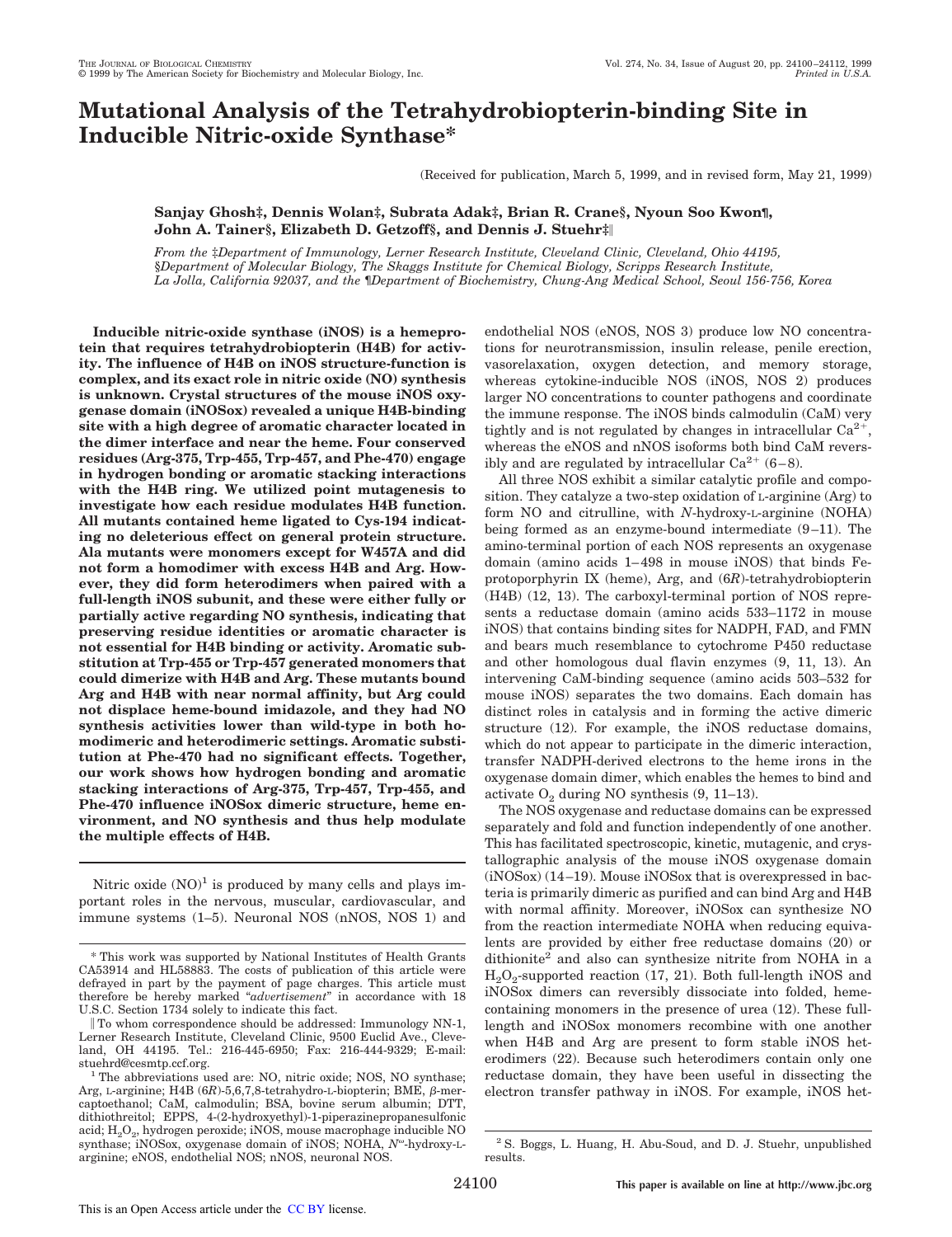erodimers containing an Arg-binding mutation were used to show that flavin-to-heme electron transfer in an iNOS dimer occurs exclusively between reductase and oxygenase domains of adjacent subunits (23). Besides providing one reason why dimerization is critical for NO synthesis, this work also showed how heterodimers can help investigate whether single mutations affect iNOS structure-function in a dimeric setting.

Determining how H4B functions in NOS catalysis is key to understanding the enzyme reaction mechanism. Recently solved crystal structures for iNOSox and the eNOS oxygenase domain dimers (19, 24) show that H4B is positioned perpendicular to the heme plane and at such a distance from bound substrate that it cannot participate directly in oxygen activation reactions critical for NO synthesis. This is consistent with a variety of biochemical and kinetic evidence that indicates H4B has important structural and electronic effects in iNOS. For example, H4B promotes dimer assembly of iNOS heme-containing monomers (25), protects against proteolysis at Lys-117 in the amino-terminal hook (17), slows CO binding by 100-fold (14), prevents binding of bulky ligands such as DTT (17) or nitrosoalkanes (26) to the heme, and increases Arg binding affinity (27). Electronic effects include H4B causing a high spin shift of the heme iron (21, 27–28), increasing the heme midpoint potential (29), stabilizing the Fe-S bond in ferrous-CO or -NO complexes (14, 30), and increasing the reactivity of the ferrous- $O_2$  complex 70-fold.<sup>3</sup> Many of these effects have also been observed in nNOS or eNOS. In particular, H4B helps stabilize the nNOS dimer (31), increases the reactivity of its ferrous- ${\rm O}_2$  complex (32), and has been suggested to act as an electron donor under certain circumstances during NO synthesis (33). However, there also appear to be differences among the NOS particularly regarding a role for H4B in promoting dimer formation (24, 34).

Recent work has examined how various structural components of H4B and its ring redox state help promote the H4Binduced effects noted above and support NO synthesis. Studies utilizing tetrahydro- and dihydropterin analogs of H4B show that whereas both the dihydroxypropyl side chain and the pterin ring help determine binding affinity toward NOS, the side chain is more important than the ring in this regard (27, 35). Considering the pterin ring oxidation state, work with iNOS shows that dihydrobiopterin can mimic H4B in promoting all of the structural or electronic effects listed above except for increasing the reactivity of the ferrous- $O_2$  complex and supporting NO synthesis. This suggests an essential role for H4B is to modulate reactivity of heme iron-oxygen complexes during NO synthesis (32). In any case, protein interactions with H4B are likely to modulate many of its electronic and structural functions noted above.

From the iNOSox crystal structure it is clear that residues from both the amino and carboxyl termini interact with H4B (19). Amino-terminal residues interact primarily with the dihydroxypropyl side chain of H4B, whereas residues in the carboxyl terminus primarily interact with the pterin ring. Four highly conserved residues that interact with the pterin ring are located in the substrate-binding helix (Arg-375) and in a helical lariat structure (Trp-455, Trp-457, and Phe-470) (Fig. 1, *A* and *B*). Each H4B interacts with two residues provided by the same subunit and two provided by the adjacent subunit of the dimer, and contact with the H4B ring occurs through  $\pi$ -stacking and/or hydrogen-bonding interactions (Fig. 1, *A* and *C*). Together, these four residues hold the pterin ring perpendicular to the heme plane and close enough to directly hydrogen-bond to a heme propionate through pterin N-3 (19) (Fig. 1*C*). To understand the importance of these four residues (Arg-375,

Trp-455, Trp-457, and Phe-470), we employed point mutagenesis to ablate or modify their interactions with the H4B ring, and we characterized each mutant regarding dimer formation, H4B and Arg binding, and enzyme catalysis. We tested the effect of each mutant when it was present in both subunits of an iNOSox homodimer and also when it was present in only one subunit of a iNOS heterodimer comprised of an oxygenase and full-length subunit. Our results show these four residues modulate H4B function in several ways and are important determinants for controlling iNOS structure-function.

### EXPERIMENTAL PROCEDURES

*Materials—*(6*R*)-H4B was purchased from Dr. B. Schirck's laboratory (Jona, Switzerland).  $\partial$ -Aminolevulinic acid, Arg, bovine serum albumin (BSA), L-citrulline, 4-(2-hydroxyethyl)-1-piperazinepropanesulfonic acid (EPPS), imidazole, sodium dithionite, sodium nitrite, superoxide dismutase, catalase, hydrogen peroxide were purchased from Sigma. Ampicillin and isopropyl- $\beta$ -D-thiogalactopyranoside were purchased from Roche Molecular Biochemicals GmbH (Germany). NOHA was purchased from Alexis (San Diego, CA). DTT was purchased from Aldrich. Glycerol and Terrific Broth were purchased from Life Technologies, Inc. His-Bind (nitrilotriacetate) resin was purchased from Novagen (Madison, WI). Site-specific oligonucleotide-directed mutagenesis was performed using the Altered Sites II *in vitro* mutagenesis system of Promega Biochemicals. Primers were synthesized by Life Technologies, Inc.

*Protein Expression and Purification—*Bacterial expression and purification of the G450A full-length iNOS mutant (18) was done as reported previously for wild-type full-length iNOS (36). Wild-type and mutant iNOSox proteins (amino acids  $1-498$ ) with a  $\mathrm{His}_6$  tag attached to their carboxyl terminus were overexpressed in *Escherichia coli* strain BL21(DE3) using a modified pCWori vector (16). The cultures were grown with shaking at 250 rpm at 25 °C. Expression of protein was induced by adding 1 mM isopropyl- $\beta$ -D-thiogalactopyranoside to the culture when it reached an optical density of 1 at 600 nm, and  $\partial$ -aminolevulinic acid was also added at this point to give a final concentration of  $450 \mu M$ . Cells were harvested  $48$  h after induction by centrifugation at 3600 rpm for 15 min. The cells from 4 liters of culture were suspended in a minimum volume of lysis buffer containing 40 mm EPPS, pH 7.6, 0.5 mg/ml lysozyme,  $10\%$  glycerol, 0.5  $\mu$ g/ml each of leupeptin, pepstatin, and phenylmethylsulfonyl fluoride, 1 mM Arg, and 0.25 M NaCl. Cells were broken by sonication (three 10-s pulses) followed by three cycles of freezing and thawing in liquid  $N_2$  and at 37 °C, respectively. The suspension was centrifuged at 13,200 rpm for 25 min to remove cell debris, and the cytochrome P450 concentration of the supernatant was checked. The crude extract was loaded onto a Ninitrilotriacetate-Sepharose 4B column (2.5/10 cm) previously charged with 50 mM  $Niso<sub>4</sub>$  and equilibrated with 40 mM EPPS buffer, pH 7.6, containing 10% glycerol, 1 mM phenylmethylsulfonyl fluoride, and 0.25 M NaCl (buffer A). The column was then washed with 10-bed volumes of buffer A and 5-bed volumes of buffer A containing 40 mM imidazole. Bound protein was eluted with buffer A containing 150–200 mM imidazole. Column fractions containing iNOSox were pooled and concentrated using a Centriprep-30 (Millipore). The concentrated proteins were dialyzed at 4 °C against two 500-ml volumes of 40 mm EPPS, pH 7.6, 10% glycerol, and 1 mM DTT and stored in aliquots at  $-70$  °C.

*Molecular Biology—*Restriction digestions, cloning, bacterial growth, transformation, and isolation of DNA fragments were performed using standard procedures (37). Site-directed mutagenesis was done using the Altered Sites II *in vitro* Mutagenesis kit from Promega. Mutant cDNAs were cloned into the *Nde*I and *Sal*I sites of the pCWori vector and transformed into *E. coli* BL21(DE3) for protein expression.

*UV-visible Spectroscopy—*Spectral data were recorded on a Hitachi U3110 spectrophotometer in the presence or absence of H4B and Arg. Scans of dithionite-reduced CO-bound proteins were taken in 40 mM EPPS, pH 7.6, containing 10% glycerol, 1 mM DTT, 3 mM Arg, and various concentrations of H4B. The ferrous-CO adduct absorbing at 444 nm was used to quantitate the hemeprotein content using an extinction coefficient of 74 mm<sup>-1</sup> cm<sup>-1</sup> ( $A_{444}A_{500}$ ) (38). Spectral analysis of H4B binding was done at room temperature using protein samples that had been incubated overnight at 4 °C with various concentrations of H4B  $(0.1-1 \text{ mm})$ . Proteins were diluted in 40 mm EPPS, pH 7.6, containing  $5\%$  glycerol and 3 mM DTT or 3 mM  $\beta$ -mercaptoethanol (BME) plus different concentrations of H4B.

Arg binding affinity was studied by perturbation difference spectroscopy according to methods described previously (39, 40). Protein samples were incubated with H4B overnight at 4 °C and then diluted to  $\sim$ 3

<sup>3</sup> H. Abu-Soud and D. J. Stuehr, unpublished results.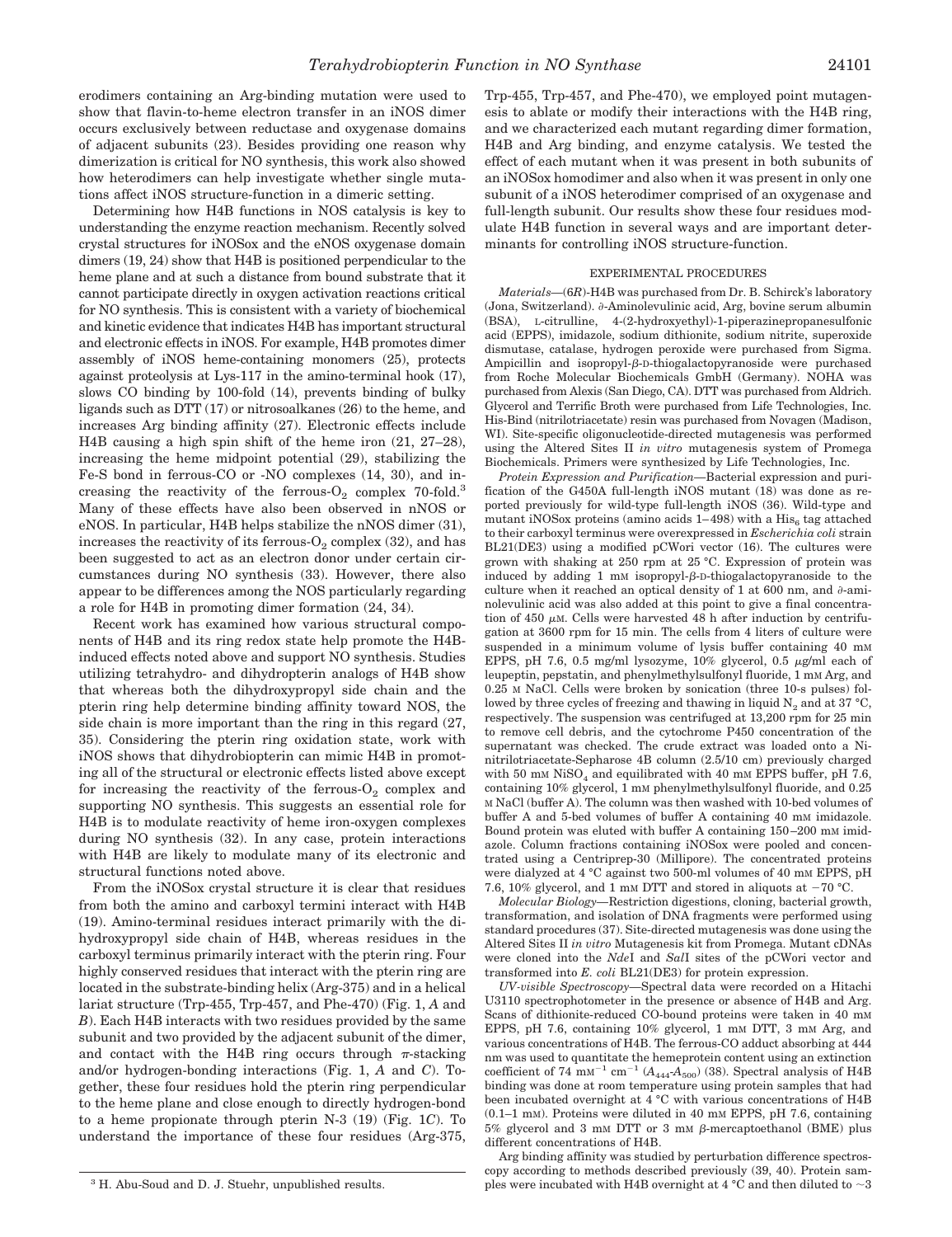A





| в                                 |             |                                                                                                         |            | <b>HELICAL T</b> |            |             | <b>HELICAL LARIAT</b>            |
|-----------------------------------|-------------|---------------------------------------------------------------------------------------------------------|------------|------------------|------------|-------------|----------------------------------|
| 370                               | $\alpha$ 7a | $\alpha$ 7b                                                                                             | $\alpha$ 8 | $\beta$ 10       | $\alpha$ 9 | $\alpha$ 10 | $\alpha$ 11a $\alpha$ 11b<br>472 |
| house mouse<br><b>INOS</b>        |             | TEIGVEDFCDTQRYNILEEVGRRMGLETHTLASLWKDRAVTEINVAVLHSFQKQNVTIMDHHTASESFMKHMQNEYRARGGCPADWIWLVPPVSGSITPVFHQ |            |                  |            |             |                                  |
| dog iNOS                          |             | TEIGVRDFCDVQRYNILEEVGRRMGLETHKLASLWKDRAVIEINVAVLHSFQKQNVTIMDHHSAAESFMKYMQSEYRSRGGCPADWIWLVPPISGSITPVFHQ |            |                  |            |             |                                  |
| human heart<br><b>INOS</b>        |             | TEIGVRDFCDVQRYNILEEVGRRMGLETHKLASLWKDQAVVEINIAVLHSFQKQNVTIMDHHSAAESFMKYMQNEYRSRGGCPADWIWLVPPMSGSITPVFHQ |            |                  |            |             |                                  |
| chicken<br><b>INOS</b>            |             | TEIGVRDFCDVQRYNILKEVGRRMGLESNKLASLWKDRAVVEINVAVLHSFQKQNVTIMDHHSAAESFMKYMQNEYRVRGGCPADWVWIVPPMSGSITPVFHQ |            |                  |            |             |                                  |
| human<br>nNOS                     |             | TEIGVRDYCDNSRYNILEEVAKKMNLDMRKTSSLWKDQALVEINIAVLYSFQSDKVTIVDHHSATESFIKHMENEYRCRGGCPADWVWIVPPMSGSITPVFHQ |            |                  |            |             |                                  |
| tobacco<br>hornworm<br><b>NOS</b> |             | TEIGCRNFCDSNRLNVVENVARQMGLDTNSFVSLWKDKALVEVN1AVLHSYLRDNVSIVDHHSASEQFLKHLDNENKSRGGCPADWIWIVPPMSSSLTSVFHQ |            |                  |            |             |                                  |
| bovine<br>eNOS                    |             | TEIGTENLCDPHRYNILEDVAVCMDLDTRTTSSLWKDKAAVEINLAVLHSFQLAKVTIVDHHAATVSFMKHLDNEQKARGGCPADWAWIVPPISGSLTPVFHQ |            |                  |            |             |                                  |
| pig eNOS                          |             | TEIGTENLCDPHRYNILEDVAVCMDLDTRTTSSLWKDKAAVEINLAVLHSYQLAKVTIVDHHAATASFMKHLENEQKARGGCPADWAWIVPPISGSLTPVFHQ |            |                  |            |             |                                  |
| Anopheles<br><b>NOS</b>           |             | TEIGCRNLCDANRRNLLEPIAIKMGLDTRNPTSLWKDKALVEINIAVLHSYQSRNITIVDHHTASESFMKHFENETKLRNGCPADWIWIVPPMSASVTPVFHQ |            |                  |            |             |                                  |
| great pond<br>snail NOS           |             | TMIGSRNLCDPHRYNMLEPIGLKMGLNTETASSLWKDRVLIEVNVAVLYSFESANVTIVNHHDASTDFISHMDKEIKLRGGCPSDWVRMVPPMSGSTLEVFHQ |            |                  |            |             |                                  |

FIG. 1. **Interaction of Arg-375, Trp-455, Trp-457, and Phe-470 with H4B in an iNOSox dimer.** *A* depicts a *yellow* H4B molecule bound within the dimer interface. The *purple ribbon* structure is from the same subunit to which H4B is bound and represents residues 370–480 depicting the substrate-binding helix (providing *green* Arg-375), intervening helical T, and helical lariat (providing *green* Trp-457) (19). A *blue* Arg molecule is also shown bound to the substrate-binding helix and positioned *above* the *red* heme group contained in this subunit of the dimer. The *gray* ribbon structure is from the partner subunit and represents residues 450–475 depicting the helical lariat (providing *orange* Phe-470 and Trp-455). *B* aligns 10 NOS polypeptide sequences from diverse life forms that contain the four H4B-interacting residues, which are *underlined*. The *upper line* illustrates the secondary structural elements contained within the linear sequences. *C* illustrates hydrogen-bonding interactions (*dashed lines*) between H4B and Arg-375, Trp-457, Phe-470, and water molecules (*W*). Peptide backbone carbonyl hydrogen-bonding interactions are depicted using a carbonyl stick structure. A hydrogen-bonding interaction between H4B and a heme propionate group is also shown.

 $\mu$ M in buffer containing 10% glycerol, 1 mM DTT, 300  $\mu$ M H4B, and 0.4 mM imidazole to promote formation of a low spin heme-imidazole complex prior to titration. Spectra were recorded after equilibrium was reached  $\sim$ 10 min after each addition of Arg. The final sample volume change was less than 5%. Difference spectra were generated by subtracting the spectrum obtained without Arg from each subsequent spectrum using Spectra Calc software (Galactic Industries Corp.). Apparent binding constants for Arg were determined from double-reciprocal plots of the difference in the respective peak to trough absorbances *versus* the Arg concentration. For mutants whose Arg binding affinity was determined in the presence of imidazole, we also determined their imidazole binding affinities by serially adding imidazole to a cuvette containing a mutant iNOSox, 0.5 mM H4B, but no Arg, and a spectrum was recorded after each addition. The data were analyzed by doublereciprocal plotting as described above to determine imidazole  $K_s$  values. Imidazole  $K_s$  values were then used in Equation 1 to correct for the effect of imidazole on the apparent Arg  $K_s$  values (50),

$$
Ks \text{ Arg} = \frac{\text{apparent } K_s \text{ Arg}}{[1 + (\text{imidazole concentration}/K_d \text{ for imidazole})]} \qquad (Eq. 1)
$$

Arg binding for some mutants was studied without imidazole. In this case proteins were incubated overnight at 4 °C with 1 mM H4B and then diluted in the same buffer as above containing 1 mM H4B, and the spectra were recorded after each addition of Arg and analyzed by double-reciprocal analysis.

*Gel Filtration Analysis—*Dimer and monomer content of iNOSox proteins was estimated by chromatography on an Amersham Pharmacia Biotech Superdex-200 HR size-exclusion column equilibrated with 40 mM EPPS, pH 7.4, containing 10% glycerol, 0.25 M NaCl, and 0.5 mM DTT. The molecular weight of the protein peaks were estimated relative to protein molecular weight standards as described previously (17, 40).

*Product Formation from NOHA—*Catalysis of nitrite production from NOHA and  $H_2O_2$  by iNOSox or mutants was assayed in 96-well microplates at 37 °C as described previously (16, 41) with modifications. Assays (0.1 ml final volume) contained 100 mM EPPS, pH 7.5, 150 nM  $i$ NOS $ox$  hemeprotein, 1 mm NOHA, 0.5 mm DTT, 30 mm  $H_2O_2$ , 10 units/ml superoxide dismutase, 50  $\mu$ g/ml BSA, and variable concentrations of H4B (0.3–100  $\mu$ M). Reactions were started by adding  $H_2O_2$  and stopped by adding catalase (1300 units). Griess reagent (0.1 ml) was then added, and the assay plate was read at 550 nm in a Thermomax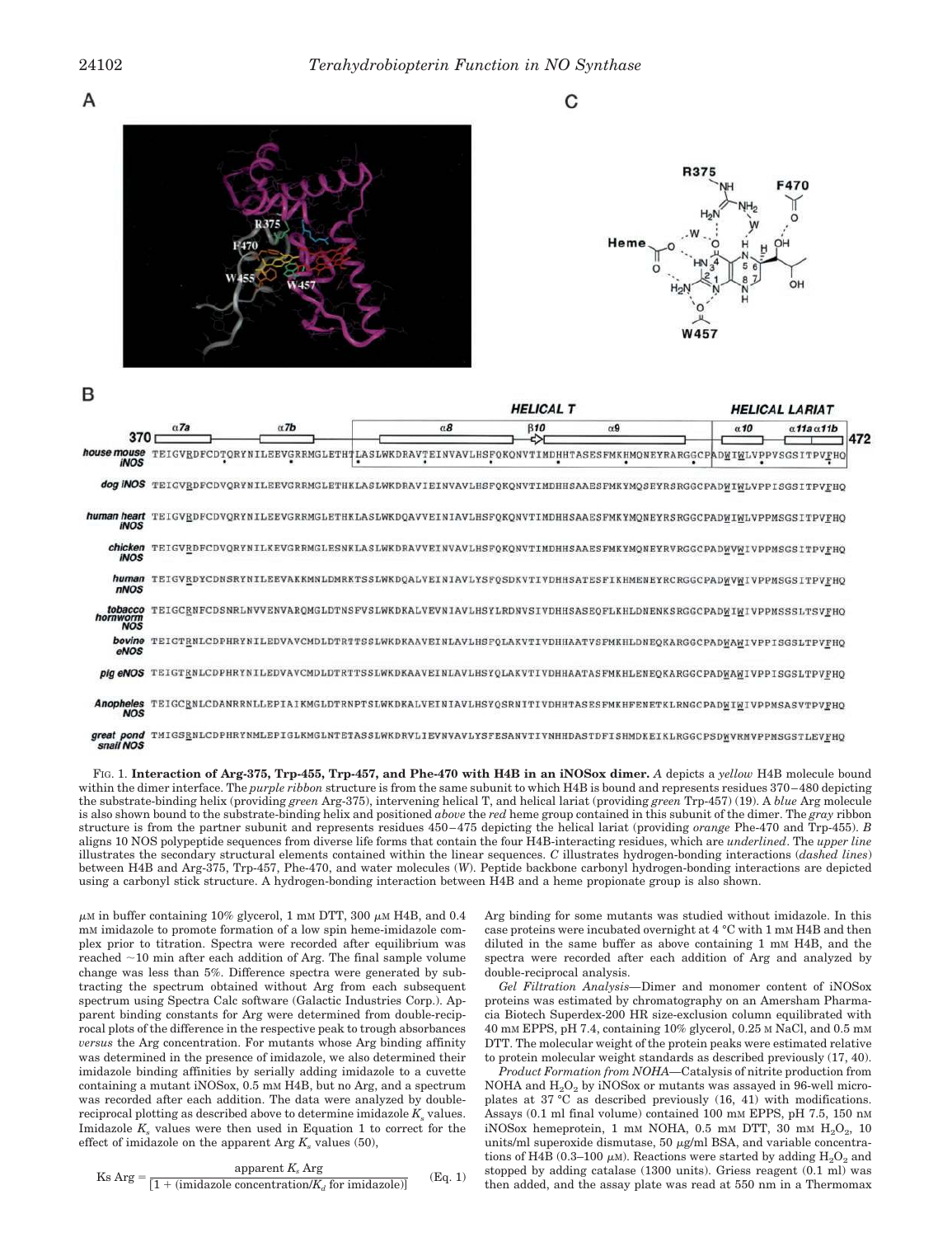plate reader. Nitrite production was quantitated based on  $\text{NaNO}_2$ standards.

*Heterodimer Formation between iNOSox and Full-length G450A iNOS—*For monomer formation, wild-type iNOSox or mutant iNOSox proteins were incubated 1.5 h at a concentration of  $50-70 \mu \text{m}$  in 40 mM EPPS pH 7.6, containing 5 M urea, 3 mM DTT, and 10% glycerol at 37 °C. They were then placed on ice and incubated for an additional 30 min. The samples were then diluted 10-fold with 40 mm EPPS, 10% glycerol, and 3 mM DTT and incubated at various concentrations  $(0-2.5)$  $\mu$ M) with 200 nM full-length G450A monomer for complementation experiments. Antagonist experiments were done the same way except they also included 300 nM wild-type iNOSox monomer in each well. To promote dimerization 1 mm  $BH<sub>4</sub>$  and 20 mm Arg were added to the protein mixtures to give a final volume of 50  $\mu$ l, and the samples were incubated for 1 h at 30 °C. For antagonist experiments, protein mixtures were preincubated for 30 min prior to adding H4B and Arg. After this dimerization incubation, heterodimer NO synthesis was assayed by diluting each sample to 100  $\mu$ l with assay buffer such that each well contained a final concentration of 40 mm EPPS, 3 mm DTT, 4  $\mu$ m FAD,  $4 \mu$ M FMN, 800  $\mu$ M H4B, 15 mM Arg, 1 mg/ml BSA, 18 units/ml catalase, and 10 units/ml superoxide dismutase. NADPH (1 mM) was added to start the NO synthesis reaction. The assays ran for 1 h at 37 °C, and the reactions stopped by enzymatic oxidation of NADPH. Griess reagent (0.1 ml) was added to each well, and the absorbance was measured at 550–650 nm in a microplate reader. Absorbance due to nitrite produced in the reaction was quantitated based on  $\text{NaNO}_2$  standards.

In some cases heterodimer NO synthesis was assayed using the spectrophotometric oxyhemoglobin assay (23, 35). After the dimerization incubation, sample aliquots were transferred from the microwells into cuvettes containing 40 mM EPPS, pH 7.6, 10 mM Arg, 0.1 mM H4B, 0.3 mM DTT, 1 mg/ml BSA, 10 units/ml superoxide dismutase, 100 units/ml catalase, 4  $\mu$ m FAD and FMN, 5  $\mu$ m oxyhemoglobin, and 300  $\mu$ M NADPH in a total reaction volume of 500  $\mu$ l. Heterodimer concentrations ranged from 10 to 30 nM in the cuvette, and the reactions were started by adding NADPH and run at 37 °C. The NO-mediated conversion of oxyhemoglobin to methemoglobin over the first 5 min of the reaction was monitored at 401 nm and converted to a rate of NO synthesis using the difference extinction coefficient of  $\epsilon_{401} = 38 \text{ mm}^{-1}$  $cm^{-1}$ .

#### RESULTS

All nine mutant iNOSox proteins were purified in the absence of Arg and H4B. The amount of recoverable protein varied from 5 to 15 mg/liter culture, and all purified proteins displayed a normal heme content and molecular mass (data not shown). Their dithionite-reduced, CO-bound forms all displayed a Soret peak at 444 nm, indicating that the heme iron in each mutant is ligated to Cys-194 as in wild-type iNOSox (17). Gel filtration analysis revealed that seven mutants were mostly or completely monomeric as purified (R375A, F470A, F470Y, W455A, W455F, W455Y, and W457F), whereas two mutants (W457A and F470W) were primarily dimeric (Table I), as is typically observed for wild-type iNOSox purified under identical conditions (17). Overnight incubation of monomer mutants with different concentrations of H4B or with H4B plus Arg converted them to dimers in most but not all cases (Fig. 2, summarized in Table I). In particular, R375A, F470A, and W455A did not dimerize even after overnight incubation with 1 mm H4B and 20 mm Arg. H4B alone (0.5 or 1 mm) promoted dimerization of W455F, W455Y, W457F, and F470Y monomers, whereas Arg alone (20 mM) promoted dimerization of wild-type iNOSox and the mutant monomers F470Y, W455Y, W457A, and W457F but not W455F. Of those mutants that could dimerize, maximum dimerization was typically achieved in the presence of both Arg and H4B. These results indicate that mutation of Arg-375, Phe-470, or Trp-455 to Ala prevented iNOSox from forming a homodimer under any circumstance, whereas mutation of Trp-457 to Ala, or mutations that preserved the aromatic character of Phe-470, Trp-455, and Trp-457, did not prevent homodimer formation in response to H4B and Arg.

All mutant proteins bound DTT to form a ferric bisthiolate complex with characteristic split Soret band at 380 and 460 nm (data not shown), as occurs for wild-type iNOSox dimer in the absence of Arg and H4B (17). When BME replaced DTT as the buffer thiol, the mutants all displayed a Soret absorbance at 415 nm indicating low spin ferric heme iron, as occurs for wild-type iNOSox under these conditions (17). In general, mutants that were dimeric as isolated, or mutant monomers that could form a dimer in response to incubation with H4B and 20 mM Arg, displayed spectral shifts in their Soret bands toward high spin when incubated overnight with H4B plus Arg (Fig. 3, *A–D*), as observed for wild-type iNOSox (17). Incubation of these mutants with H4B or Arg alone caused variable conversion to high spin (Fig. 3). For mutants that were monomeric as isolated, the spectral changes obtained correlated with the amount of dimerization achieved under each incubation condition. Mutants that could not dimerize in response to Arg alone (W455F) or in response to H4B plus Arg (R375A, F470A, and W455A) showed no spectral change after overnight incubation with Arg and H4B, consistent with iNOSox monomer being unable to bind these molecules (22, 25). These spectral results suggest that all mutant homodimers underwent relatively normal changes in their heme iron ligand environment upon binding H4B and Arg.

Arg binding affinities of iNOSox mutant homodimers were quantitated by spectral perturbation assay (17, 39). Spectral change *versus* increasing Arg concentration was recorded in the presence or absence of 0.4 mM imidazole and H4B. In all cases, protein samples were preincubated overnight with 0.5 or 1 mm H4B, and these H4B concentrations were maintained after diluting the enzyme for Arg titration. The spectral change observed for each mutant upon addition of 0.4 mM imidazole indicated its binding to the heme iron was complete at this concentration. To aid in comparing apparent  $K_s$  values for Arg, imidazole titrations were performed on select proteins and gave estimated imidazole  $K<sub>s</sub>$  values of 56  $\mu$ M for wild-type iNOSox and 50, 31, and 23  $\mu$ M for F470Y, F470W, and W457F mutants, respectively.

Upon sequential addition of Arg, we obtained spectral changes that indicated a complete displacement of imidazole only for wild-type iNOSox and the F470Y and F470W mutants (F470W is shown in Fig. 4). The apparent Arg  $K_s$  values for these two mutants in the presence of 0.4 mM imidazole were derived by double-reciprocal analysis and were 26 and 50  $\mu$ M, respectively, as compared with  $25 \mu M$  for wild-type iNOSox under the same conditions (Table I). When each protein's different imidazole affinity is taken into account, corrected Arg *K<sup>s</sup>* values for the F470Y and F470W mutants were 2.9 and 3.6  $\mu$ M, respectively, similar to the corrected Arg *K<sup>s</sup>* for wild-type iN-OSox  $(3.1 \mu M)$ .

Other mutant homodimers either achieved an incomplete displacement of imidazole at Arg saturation (W457F, Fig. 4), or exhibited no displacement of imidazole (W455Y, W455F, and W457A) even at Arg concentrations up to 50 mm (data not shown). In these cases, Arg spectral perturbation was measured in the absence of imidazole. W455F, W455Y, and W457F completely converted to high spin during Arg titration in the absence of imidazole and had estimated *K<sup>s</sup>* values between 80 and 150  $\mu$ M (W455Y titration is shown in Fig. 4, all  $K_s$  values are in Table I). The W457A mutant dimer was unstable over the course of the Arg titration, and consequently its  $K_s$  value could not be determined.<sup>4</sup> Together, our results indicate that Arg can bind to all mutant homodimers, and their effect on Arg affinity ranges from none to a decrease by less than a factor of 10.

<sup>4</sup> The protein was unstable at room temperature. However, it became fully high spin when incubated overnight with Arg and H4B at 4 °C (see Fig. 2*D*).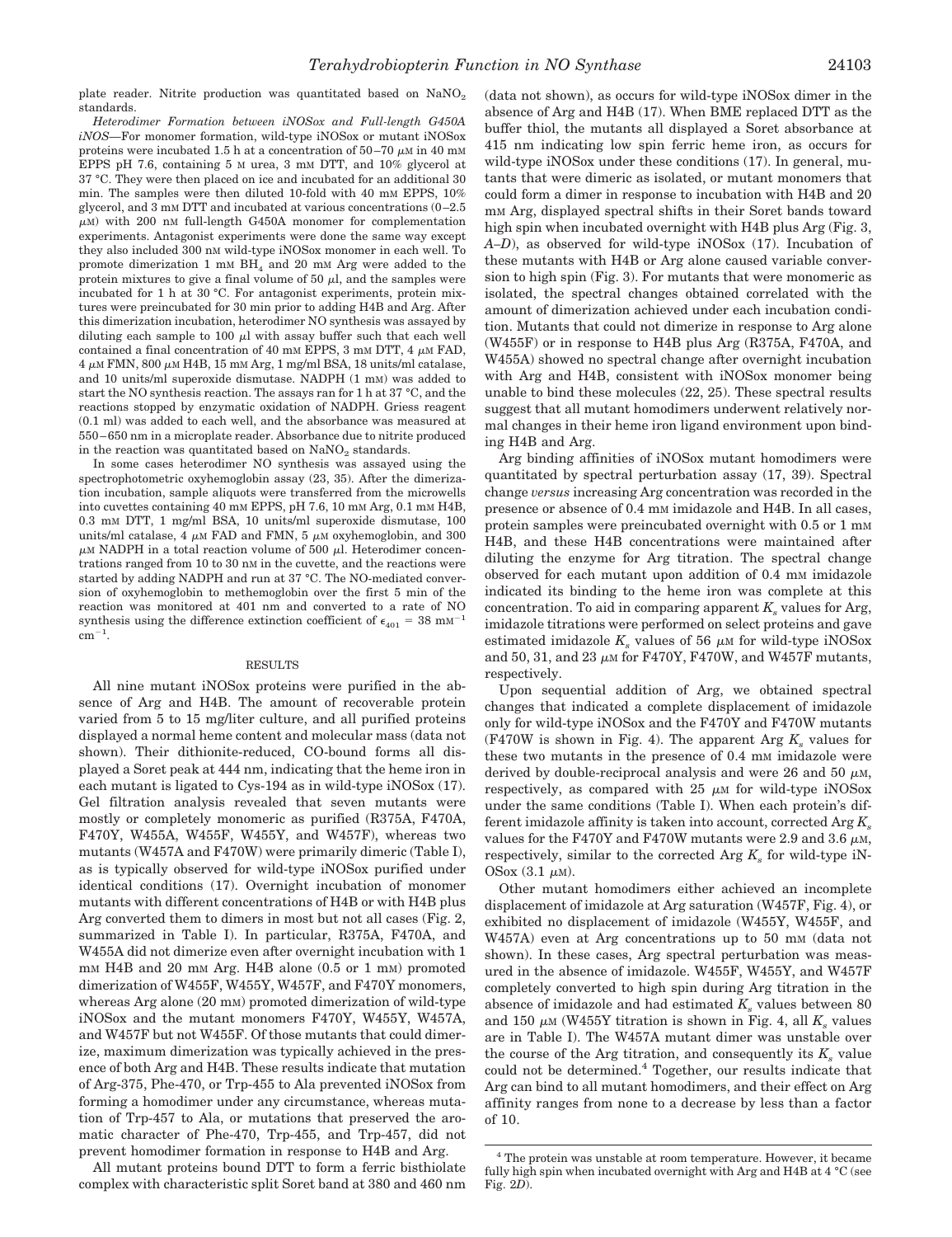## 24104 *Terahydrobiopterin Function in NO Synthase*

#### TABLE I *Properties of iNOSox mutants*

The iNOS ox proteins were incubated overnight at 4 °C in the presence of the indicated concentrations of H4B and Arg and then diluted for activity assays, gel filtration, spectral measurements, and heterodimer experiments as detailed under "Experimental Procedures" and "Results." NA, not applicable; UD, undetermined.

| $\frac{\text{iNOSox}}{\text{protein}}$ | $\begin{array}{c}\text{Added} \\ \text{H4B}\end{array}$ | Added<br>Arg     | Dimer <sup>a</sup> | $\begin{array}{c} \mbox{Homodimer} \\ \mbox{activity}^b \end{array}$ | $EC_{50}$ H4B <sup>c</sup> | $\operatorname{KsArg}^{d,e}$ | Imidazole<br>displacement | $\begin{array}{c} \rm{Heterodimer} \\ \rm{activity}^g \end{array}$ | Antagonist $^h$ |
|----------------------------------------|---------------------------------------------------------|------------------|--------------------|----------------------------------------------------------------------|----------------------------|------------------------------|---------------------------|--------------------------------------------------------------------|-----------------|
|                                        | $\sqrt{m}M$                                             | $\sqrt{m}M$      | $\%$               | $\%$                                                                 | $\mu M$                    | $\mu M$                      |                           | $\%$                                                               |                 |
| Wild type                              | 0.01                                                    | $\mathbf{0}$     | > 90               | 100                                                                  | $1.3 \pm 0.8$              | $25^d,\,16^e$                | Complete                  | 100                                                                | $_{\rm NA}$     |
| F470A                                  | $\mathbf{0}$                                            | $\boldsymbol{0}$ | $<$ 10             |                                                                      |                            |                              |                           | $40 \pm 5$                                                         | Complete        |
|                                        | 0.5                                                     | $\mathbf{0}$     | $<$ 10             |                                                                      |                            |                              |                           |                                                                    |                 |
|                                        | $\mathbf{1}$                                            | $\boldsymbol{0}$ | $<$ 10             |                                                                      |                            |                              |                           |                                                                    |                 |
|                                        | $\mathbf{1}$                                            | 20               | $<$ 10             |                                                                      |                            |                              |                           |                                                                    |                 |
|                                        | $\boldsymbol{0}$                                        | 20               | $<\!\!10$          |                                                                      |                            |                              |                           |                                                                    |                 |
| F470Y                                  | $\boldsymbol{0}$                                        | $\boldsymbol{0}$ | $<$ 10             |                                                                      |                            |                              |                           | $105 \pm 5$                                                        | $_{\rm NA}$     |
|                                        | 0.5                                                     | $\boldsymbol{0}$ | 80                 |                                                                      |                            |                              |                           |                                                                    |                 |
|                                        | $\mathbf{1}$                                            | $\boldsymbol{0}$ | 80                 | $75\,\pm\,6$                                                         | $3.3\,\pm\,0.5$            | $26^d$                       | Complete                  |                                                                    |                 |
|                                        | $\mathbf 1$                                             | 20               | 90                 |                                                                      |                            |                              |                           |                                                                    |                 |
|                                        | $\boldsymbol{0}$                                        | 20               | 60                 |                                                                      |                            |                              |                           |                                                                    |                 |
| F470W                                  | $\boldsymbol{0}$                                        | $\boldsymbol{0}$ | 60                 |                                                                      |                            |                              |                           | $92 \pm 5$                                                         | NA              |
|                                        | 0.5                                                     | $\boldsymbol{0}$ | 80                 |                                                                      |                            |                              |                           |                                                                    |                 |
|                                        | $\mathbf{1}$                                            | $\boldsymbol{0}$ | 80                 | $53 \pm 7$                                                           | $7.5 \pm 0.7$              | $51^d$                       | Complete                  |                                                                    |                 |
|                                        | $\mathbf{1}$                                            | 20               | 80                 |                                                                      |                            |                              |                           |                                                                    |                 |
|                                        | $\bf{0}$                                                | 20               | 60                 |                                                                      |                            |                              |                           |                                                                    |                 |
| W457A                                  | $\boldsymbol{0}$                                        | $\mathbf{0}$     | 60                 |                                                                      |                            |                              |                           | $12 \pm 2$                                                         | Complete        |
|                                        | 0.5                                                     | $\mathbf{0}$     | 70                 |                                                                      |                            |                              |                           |                                                                    |                 |
|                                        | $\mathbf{1}$                                            | $\boldsymbol{0}$ | 70                 | 10                                                                   | UD                         | UD                           | None                      |                                                                    |                 |
|                                        | $\mathbf 1$                                             | 20               | 80                 |                                                                      |                            |                              |                           |                                                                    |                 |
|                                        | $\boldsymbol{0}$                                        | 20               | 70                 |                                                                      |                            |                              |                           |                                                                    |                 |
| W457F                                  | $\boldsymbol{0}$                                        | $\boldsymbol{0}$ | $<$ 10             |                                                                      |                            |                              |                           | $30 \pm 5$                                                         | Complete        |
|                                        | 0.5                                                     | $\mathbf{0}$     | 50                 |                                                                      |                            |                              |                           |                                                                    |                 |
|                                        | $\mathbf{1}$                                            | $\boldsymbol{0}$ | 70                 | $66 \pm 4$                                                           | $12 \pm 3$                 | $96^e$                       | Partial                   |                                                                    |                 |
|                                        | $\mathbf 1$                                             | 20               | 80                 |                                                                      |                            |                              |                           |                                                                    |                 |
|                                        | $\boldsymbol{0}$                                        | 20               | 60                 |                                                                      |                            |                              |                           |                                                                    |                 |
| <b>W455A</b>                           | $\boldsymbol{0}$                                        | $\boldsymbol{0}$ | $<$ 10             |                                                                      |                            |                              |                           | $10 \pm 2$                                                         | Poor            |
|                                        | 0.5                                                     | $\boldsymbol{0}$ | $<$ 10             |                                                                      |                            |                              |                           |                                                                    |                 |
|                                        | $\mathbf{1}$                                            | $\boldsymbol{0}$ | $<$ 10             |                                                                      |                            |                              |                           |                                                                    |                 |
|                                        | $\mathbf{1}$                                            | 20               | $<$ 10             |                                                                      |                            |                              |                           |                                                                    |                 |
|                                        | $\boldsymbol{0}$                                        | 20               | $<$ 10             |                                                                      |                            |                              |                           |                                                                    |                 |
| W455F                                  | $\boldsymbol{0}$                                        | $\boldsymbol{0}$ | $<$ 10             |                                                                      |                            |                              |                           | $30 \pm 5$                                                         | Complete        |
|                                        | 0.5                                                     | $\boldsymbol{0}$ | $<$ 10             |                                                                      |                            |                              |                           |                                                                    |                 |
|                                        | $\mathbf{1}$                                            | $\boldsymbol{0}$ | 50                 | $33\,\pm\,5$                                                         | $16 \pm 3$                 | $150^e$                      | None                      |                                                                    |                 |
|                                        | $\mathbf{1}$                                            | 20               | 70                 |                                                                      |                            |                              |                           |                                                                    |                 |
|                                        | $\boldsymbol{0}$                                        | 20               | $<$ 10             |                                                                      |                            |                              |                           |                                                                    |                 |
| W455Y                                  | $\bf{0}$                                                | $\boldsymbol{0}$ | $<\!\!10$          |                                                                      |                            |                              |                           | $60 \pm 4$                                                         | Complete        |
|                                        | 0.5                                                     | $\boldsymbol{0}$ | 50                 |                                                                      |                            |                              |                           |                                                                    |                 |
|                                        | $\mathbf{1}$                                            | $\boldsymbol{0}$ | 70                 | $36\,\pm\,5$                                                         | $10 \pm 2$                 | $82^e$                       | None                      |                                                                    |                 |
|                                        | $\mathbf 1$                                             | 20               | 90                 |                                                                      |                            |                              |                           |                                                                    |                 |
|                                        | $\boldsymbol{0}$                                        | 20               | 60                 |                                                                      |                            |                              |                           |                                                                    |                 |
| <b>R375A</b>                           | $\boldsymbol{0}$                                        | $\boldsymbol{0}$ | $<$ 10             |                                                                      |                            |                              |                           | $25 \pm 5$                                                         | Complete        |
|                                        | 0.5                                                     | $\boldsymbol{0}$ | $<$ 10             |                                                                      |                            |                              |                           |                                                                    |                 |
|                                        | $1\,$                                                   | $\mathbf{0}$     | $<\!\!10$          |                                                                      |                            |                              |                           |                                                                    |                 |
|                                        | $\mathbf 1$                                             | 20               | $<$ 10             |                                                                      |                            |                              |                           |                                                                    |                 |
|                                        | $\boldsymbol{0}$                                        | 20               | $<\!\!10$          |                                                                      |                            |                              |                           |                                                                    |                 |

*<sup>a</sup>* Estimated by gel filtration chromatography, two runs.

<sup>b</sup> Activity relative to wild-type in the  $\overline{H}_2O_2$ -driven NOHA oxidation assay after overnight incubation with 1 mM H4B. Mean  $\pm$  S.D. of three separate experiments, each in triplicate.

Estimated from data in Fig. 5. Mean  $\pm$  S.D. for three separate experiments, each in triplicate.

*<sup>d</sup>* Determined spectrally in the presence of 0.4 m<sup>M</sup> imidazole. Mean of two experiments.

Determined spectrally in the absence of imidazole. Mean of two experiments.

 $^{\prime}$  Determined by spectroscopic Arg titration.

 $g$  Derived from maximum values in Fig. 8. Mean  $\pm$  S.D. for two separate experiments, each in triplicate.

*<sup>h</sup>* Complete antagonists were able to displace completely wild-type iNOSox monomers in forming a G450A heterodimer (see Fig. 8).

We next examined the ability of each mutant homodimer to catalyze nitrite formation from NOHA in a 10-min  $\rm H_2O_2$ -supported reaction (16). This assay directly measures activity of oxygenase domain homodimers because it does not require electron donation from an iNOS reductase domain. Each concentrated wild-type and mutant iNOSox  $(20-80 \mu)$  was incubated overnight with 1 mm H4B. The next day the dimermonomer ratio of each sample was determined by gel filtration (see Table I), and the proteins were diluted to 150 nM in the wells and assayed immediately in the presence of 1 mm NOHA and increasing H4B concentrations. H4B carryover from the overnight incubations ranged from 2 to 8  $\mu$ M. As shown in Fig.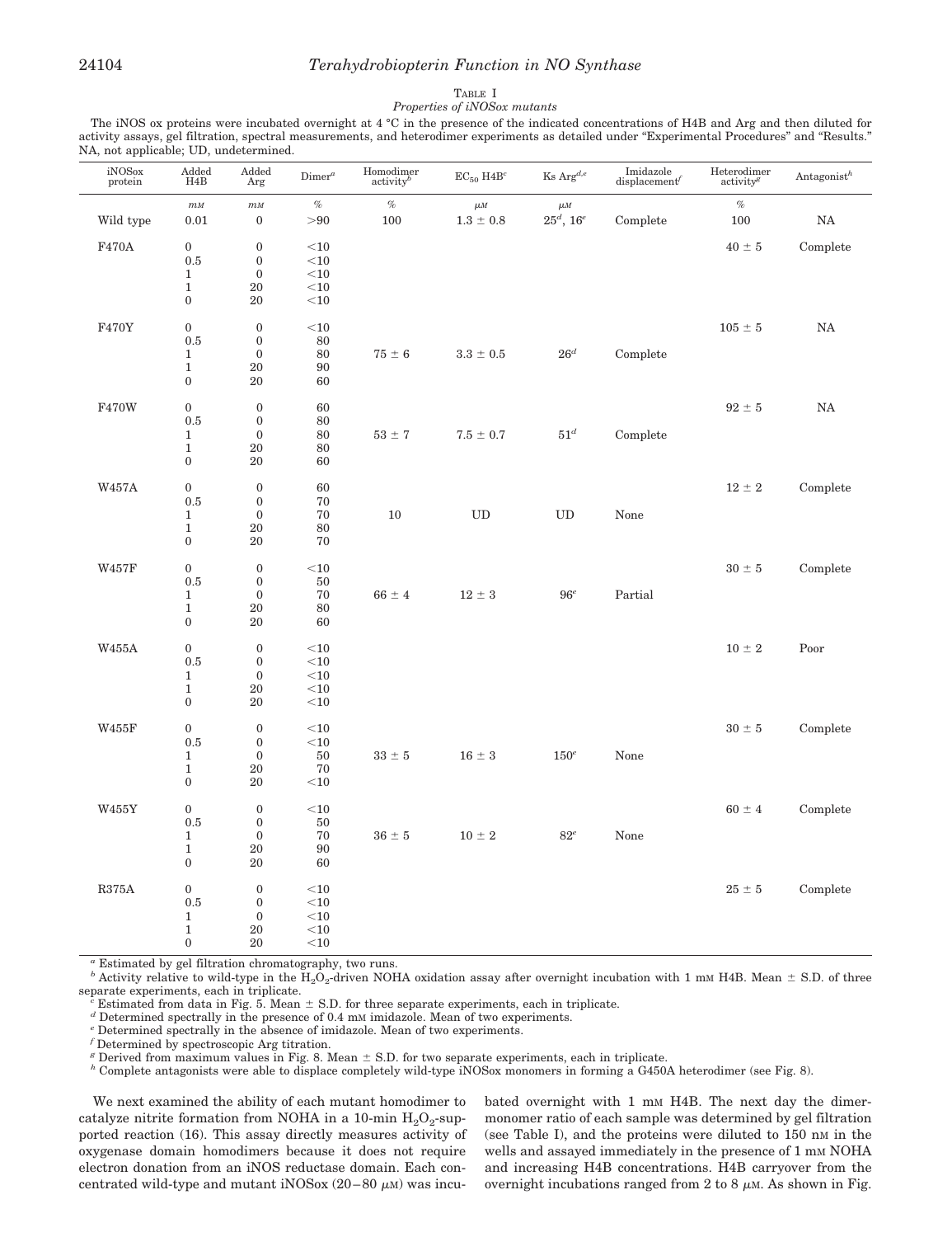

FIG. 2. **Effect of H4B or Arg on monomer-dimer equilibrium of select iN-OSox mutants.** Gel filtration profiles were obtained for mutants in the absence of H4B and Arg or after incubating the mutants overnight at 4 °C with various concentrations of H4B and Arg. *A* and *D* contain profiles of R375A and W457A iN-OSox mutants, respectively, in the absence of H4B and Arg (*1*) or after incubation with 1 mM H4B plus 20 mM Arg (*2*). *B* and *C* contain profiles of W455F and W455Y iNOSox mutants, respectively, in the absence of H4B and Arg (*1*), or after incubating overnight with 0.5 mm H4B (*2*), 1 mM H4B (*3*), 20 mM Arg (*5*), or 1 mM H4B plus 20 mM Arg (*4*). Dimer (*D*) and monomer (*M*) peaks are indicated by *arrows* and were identified based on retention times for protein molecular weight standards and wild-type iNOSox.

5, all mutants except W457A showed increasing activity as the H4B concentration increased. Table I contains the estimated H4B  $EC_{50}$  values derived from this experiment which ranged from 3 to 16  $\mu$ M, as compared with an  $EC_{50}$  value for wild-type iNOSox of 1.3  $\mu$ M derived from the same assay.

Because the activity of the W457A mutant did not increase with increasing H4B concentration, we used spectroscopy to check if H4B and NOHA bound to W457A under the conditions of the  $H_2O_2$  assay. As shown in Fig. 6, adding 0.1 mm H4B plus 1 mM NOHA completely displaced DTT from the W457A heme iron, indicating saturation of their binding sites was achieved under the assay conditions.

Mutant proteins incubated overnight with 1 mm H4B achieved only partial dimerization in most cases (see Table I). Therefore, activities of the mutants as illustrated in Fig. 5 could not be compared directly without first normalizing for dimer content. When their different dimerization is taken into account (see Table I), the W457A mutant homodimer had the lowest activity compared with wild-type iNOSox, mutant dimers F470W, W455Y, and W455F had activities that ranged from 51 to 66% of wild-type, and mutant dimers F470Y and W457F had activities equivalent to wild-type in the  $H_2O_2$ driven NOHA oxidation assay.

We next examined how each mutation would affect catalytic function when it was present in only one oxygenase domain subunit of an iNOS heterodimer. Our previous work (22, 23) had shown that in a heterodimer comprised of one full-length and one oxygenase domain subunit, the single reductase domain transfers electrons only to the adjacent oxygenase domain partner, and this intersubunit electron transfer supports a full rate of NO synthesis by that oxygenase domain. To make heterodimers using our mutant iNOSox proteins, they were converted to monomers by dissociation in urea, diluted, and incubated with full-length iNOS monomer under conditions that induce dimerization (H4B plus Arg), and finally assayed for NO synthesis in a subsequent 60-min reaction. In this system we used a full-length iNOS monomer containing a point mutation (G450A) that prevents it from forming a homodimer with itself but allows it to form an active homodimer with either wild-type iNOSox monomer or with iNOSox monomers that contain mutations distinct from G450A (18, 42). Thus, we studied the ability of each iNOSox point mutant to "complement" the G450A iNOS monomer regarding heterodimer formation and NO synthesis. We also tested the ability of each mutant to compete with or "antagonize" wild-type iNOSox monomer in forming a heterodimer with G450A iNOS, as a measure of the mutants affinity toward the G450A subunit. The complementation and antagonism experimental methods are illustrated in Fig. 7.

Fig. 8*A* shows results obtained in G450A complementation studies using wild-type iNOSox, three Phe-470 mutants (Tyr, Trp, and Ala), and the R375A mutant. When increasing quantities of wild-type iNOSox monomer were incubated with a constant amount of full-length G450A under dimerization con-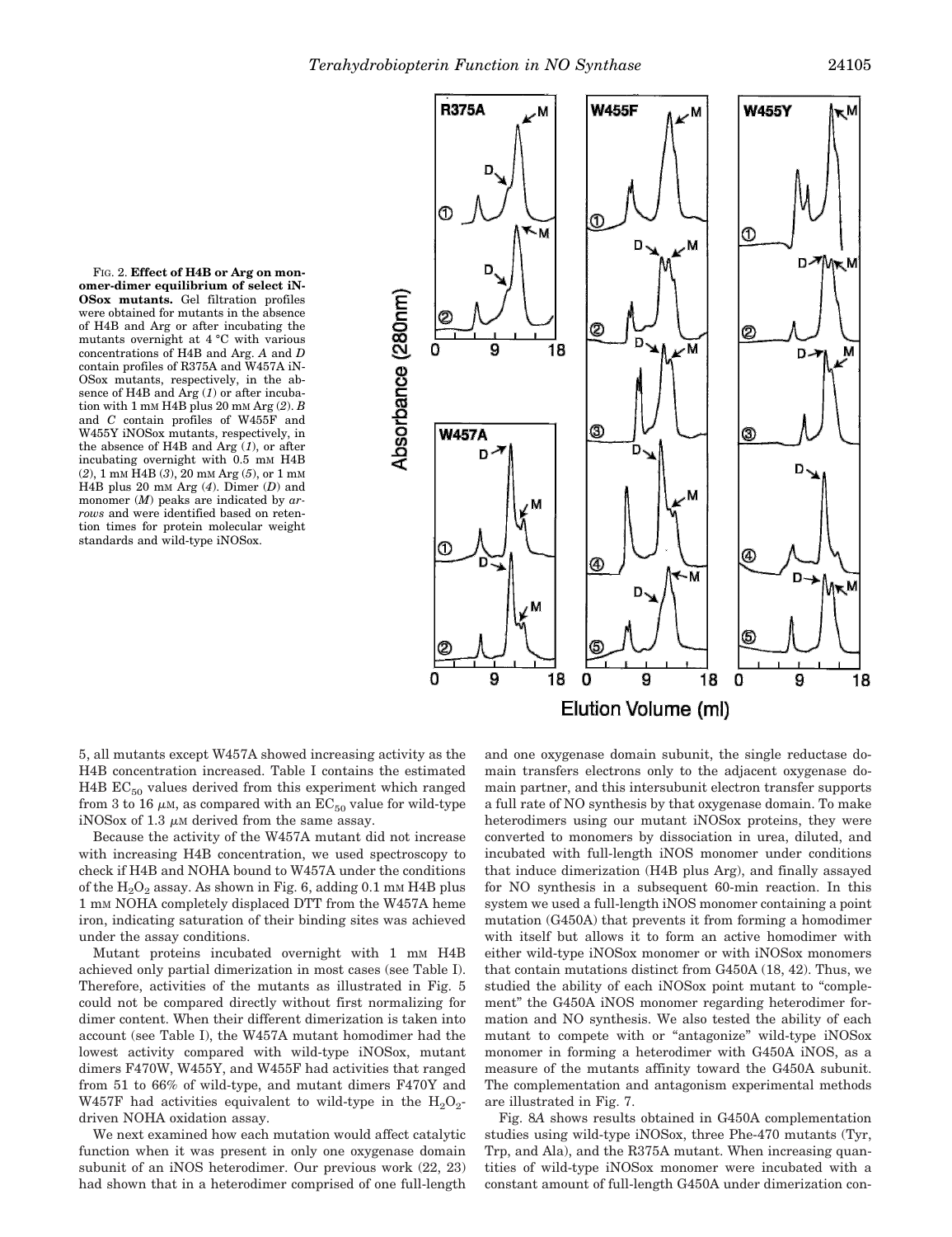

FIG. 3. **Light absorbance spectra of select iNOSox mutants.** Spectra were recorded for mutant proteins after dilution in buffer containing 3 mM BME alone (*-Arg, -H4B*) or after incubating the mutant proteins overnight at 4 °C in buffer containing BME plus various combinations of Arg or H4B as indicated. Spectra were recorded at 15 °C.

ditions, we observed a dose-dependent increase in NO synthesis activity that approached saturation at higher iNOSox to G450A subunit ratios. This indicated heterodimer formation had occurred. The maximal specific activity achieved (477 nmol of NO per min per mg of Gly-450 hemeprotein), as measured by the oxyhemoglobin assay, is similar to the activity of an iNOS heterodimer comprised of wild-type full-length and oxygenase iNOS subunits assayed under similar conditions  $(\sim 400 \text{ nmol})$ NO per min per mg) (22). This indicates that all of the G450A subunits in the reaction formed a heterodimer when excess iNOSox monomers were present and that this heterodimer has normal activity. Experiments utilizing F470Y or F470W iN-OSox monomers in place of wild-type iNOSox gave activity *versus* concentration curves almost identical to wild-type iN-OSox (Fig. 8*A*). Thus, these two mutations do not affect NADPHdependent NO synthesis by the heterodimer. In contrast, the F470A and R375A iNOSox monomers achieved maximum heterodimer NO synthesis activities that were 40 and 25% the activity obtained with wild-type iNOSox, respectively. This suggests that the F470A or R375A mutations impact negatively on NO synthesis when they are present in the active oxygenase subunit of the heterodimer.

We also examined the ability of the F470Y, F470A, and R375A mutant iNOSox monomers to compete with a fixed amount of wild-type iNOSox in forming a heterodimer with G450A (Fig. 8*B*). This antagonism study showed that increasing concentrations of F470Y iNOSox did not affect the NO synthesis activity of the system, consistent with the F470Y mutant forming a heterodimer whose activity is equivalent to a heterodimer formed with wild-type iNOSox (see Fig. 8*A*). In contrast, adding increasing amounts of the F470A or R375A monomers in the antagonism study lowered heterodimer NO synthesis activity in a concentration-dependent manner down to levels that were equivalent to the maximum activities obtained for each mutant's complementation assay in Fig. 8*A*. Thus, excess F470A and R375A monomers could compete successfully and completely with wild-type iNOSox monomer in forming a heterodimer with the G450A subunit. This indicated a good affinity toward the G450A subunit and confirmed that heterodimers containing a F470A or R375A subunit possess a lower activity than wild type.

Similar G450A complementation and antagonism experiments were performed with the W457F or W457A monomers (Fig. 8, *C* and *D*) and with the W455A, W455Y, or W455F monomers (Fig. 8, *E* and *F*). Heterodimers containing a W457F or W457A iNOSox subunits were only 12 or 28% as active as a heterodimer containing wild-type iNOSox, whereas heterodimers containing W455Y or W455F iNOSox subunits were 70 and 45% as active as wild type, respectively. All mutants except W455A were also complete antagonists. Thus they have good affinity toward the G450A monomer, and their maximal activities accurately reflect how each mutation affects het-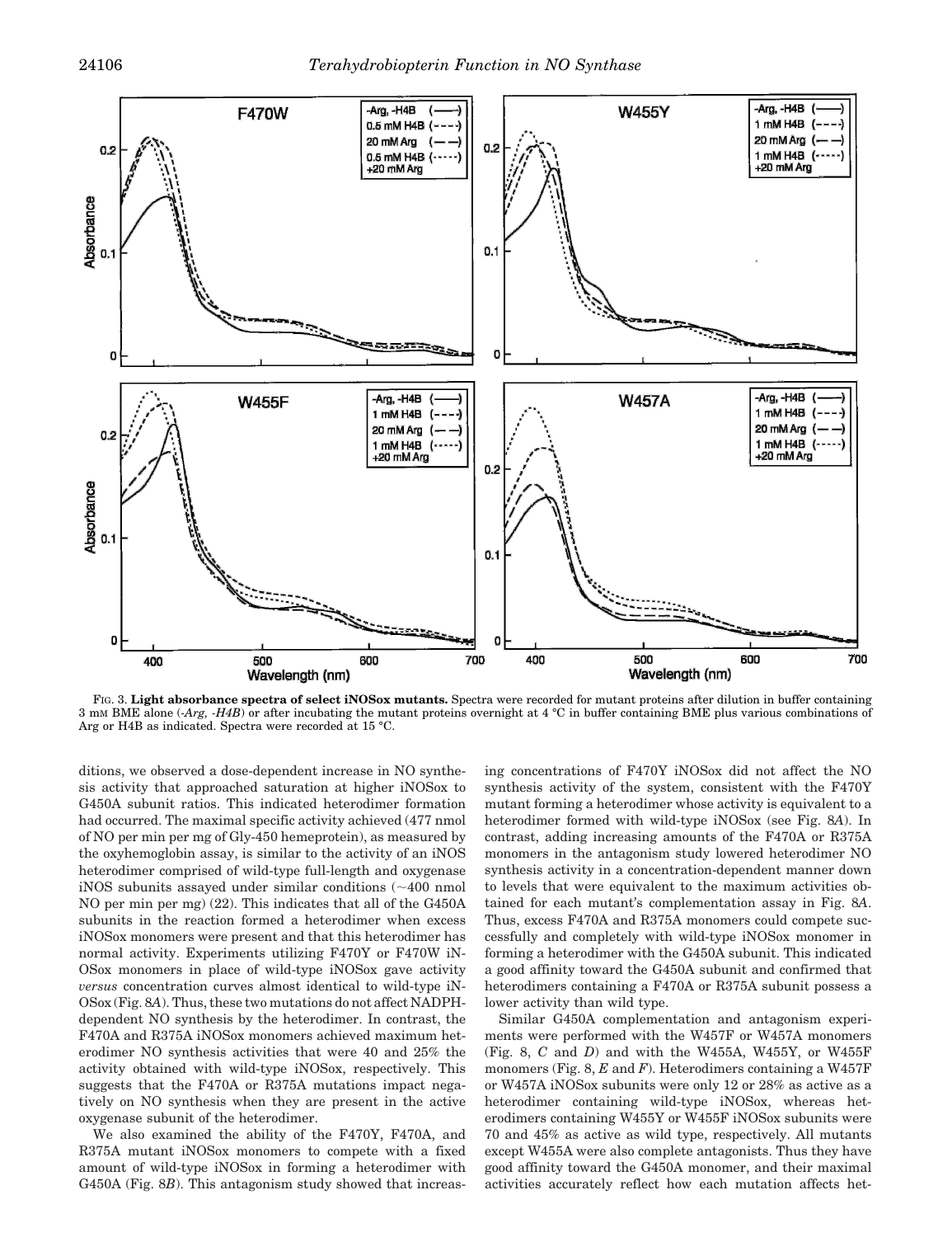

FIG. 4. Arg binding to mutant proteins as studied by spectral perturbation. Mutant proteins were diluted in cuvettes containing 40 mm EPPS buffer, pH 7.6, containing 5% glycerol (v/v) and 2 mM BME, 1 mM H4B, and in some cases 400  $\mu$ M imidazole (F470W and W457F). Light absorbance spectra were recorded at 15 °C prior to and 10 min after each sequential addition of concentrated Arg solution. Final Arg concentrations ranged from 5  $\mu$ M to 10 mM. The final trace shown in each panel is one at which addition of more Arg caused no further change. The *insets* contain reciprocal plots of absorbance change *versus* Arg concentration used to estimate the apparent binding constant for Arg in each circumstance.

erodimer NO synthesis  $V_{\rm max}$  In contrast, the poor ability of the W455A monomer to antagonize heterodimer formation between G450A and wild-type iNOSox subunits suggests the low activity of the W455A heterodimer (Fig. 8*E*) is primarily due to a dimerization defect.

The relative maximal activities of the mutant heterodimers as shown in Fig. 8 were independently checked by assaying for NO synthesis using the oxyhemoglobin assay. Heterodimers were formed in reactions that contained a 10 to 1 ratio of iNOSox mutant monomer to G450A monomer. As shown in Table II, the NO synthesis activities of the heterodimers had a similar rank order to the activities as measured by the nitrite accumulation assay, confirming that certain mutations substantially decreased NO synthesis activity when present in the active subunit of an iNOS heterodimer.

## DISCUSSION

NOSs are the only heme-containing enzymes known to require a pterin cofactor for activity. The influence of H4B on NOS structure and catalysis is complex and may differ among the NOS isoforms (4, 11, 12, 35). Here we utilized mutagenesis to investigate how four conserved residues that interact primarily with the H4B ring help modulate its function in iNOS.

Mutagenesis of these four residues produced a range of effects including destabilization of iNOSox homodimeric structure, reduced binding affinity toward H4B and substrate, changes in heme environment, and reduced rates of NO synthesis. However, no mutations destabilized heme incorporation or its proper ligation with Cys-194, despite several mutants being expressed as heme-containing monomers. This indicates that none of the point mutations perturbed iNOSox folding to form a monomer or its overall structure. Mutation results for each of the four residues is discussed in turn below, followed by a more general discussion.

Arg-375 is located on the substrate binding helix  $\alpha$ 7a (Fig. 1*A*), which participates in an extensive hydrogen bond network involving charged residues of the  $\alpha$ <sup>7</sup> helix. It interacts with an H4B molecule bound within the same subunit exclusively through its guanidine nitrogens, which hydrogen-bond directly to pterin O-4 and indirectly to pterin N-5 via a water molecule (Fig. 1*C*). The carboxylate of Asp-379, also found on  $\alpha$ 7a, hydrogen-bonds to the Arg-375 guanidinium group and positions Arg-375 to serve as a book end for the stacking of H4B with Trp-457. Thus, substitution of Arg-375 to Ala will disrupt  $\pi$ -stacking, hydrogen bond interactions, and electrostatic complementarity in the iNOS dimer.

Because Arg-375 is a central structural residue for the H4Bbinding site, the active center, and the dimer interface, it is not surprising that R375A mutants are isolated primarily as mono-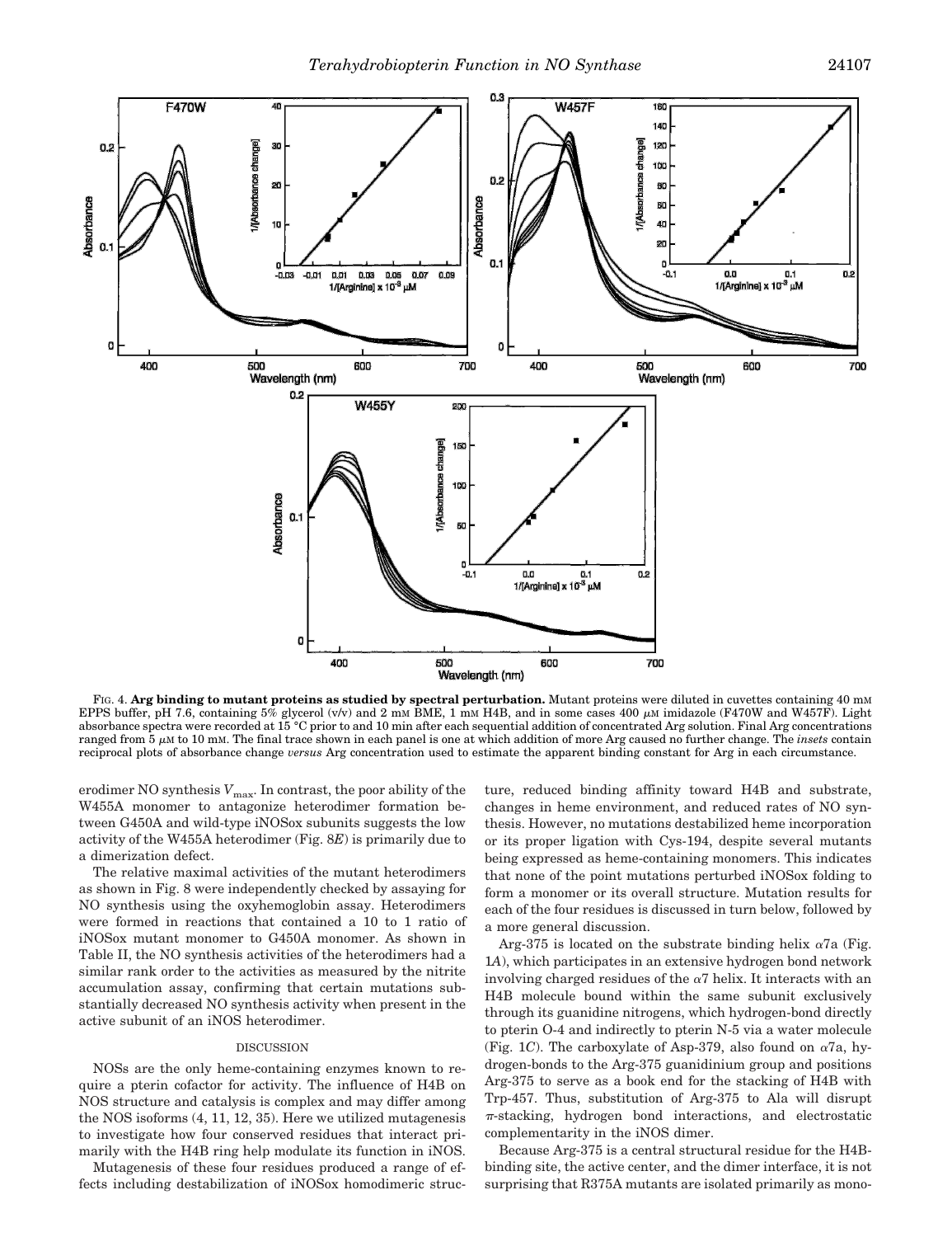



FIG. 6. **Spectral analysis of H4B binding to W457A iNOSox.** The mutant was diluted in buffer containing 3 mM DTT and a spectrum recorded. NOHA and H4B were added, and another spectrum was recorded after 10 min.

mers that do not form a homodimer in response to H4B or Arg. The minor amount of dimeric R375A that we observe is likely to have formed through H4B-independent dimerization, which occurs extensively for wild-type iNOS when it is expressed in bacteria (Table I). The inability of R375A to dimerize further in response to H4B or Arg implies that the mutation either prevents their binding to or stabilization of the mutant homodimer. In any case, the R375A monomer clearly formed a heterodimer with a full-length iNOS G450A subunit, which generated NO from Arg at  $\sim$ 25% of the wild-type activity. This shows the following: 1) the R375A subunit can bind H4B and Arg productively when coerced into a dimeric state; and 2) the multiple hydrogen-bonding interactions and positive charge supplied from Arg-375 cannot be absolutely essential for H4B binding or to support NO synthesis but may be needed to optimize binding affinity, dimerization, and catalysis by iNOS.

As noted by Raman *et al.* (24) ricin also recognizes pteridinebased inhibitors with an Arg residue that interacts with O-4 of the pterin ring (43), whereas in dihydropteroate synthase a positively charged Lys recognizes pterin rings at O-4 (44). Perhaps the closest analogy to iNOS Arg-375 occurs in dimethyl sulfoxide reductase, where an Arg is positioned in a conformation similar to iNOS Arg-375 and hydrogen-bonds to an O-4 equivalent on the molybdopterin cofactor (45, 46). How-



ever, the roles of pterin and overall structures of the binding sites are very different in all of these enzymes. This implies that hydrogen bonding between pterin O-4 and a positively charged residue does not confer specific chemical or electronic functionality on H4B but rather enables proper binding of the cofactor. Interestingly, mutation of the analogous Arg residue in human eNOS (R365L), which hydrogen-bonds to the O-4 of H4B as in iNOS, did not completely prevent eNOS homodimer formation as judged by the mutant possessing considerable citrulline synthesis activity (47). This suggests that differences exist among NOS isoforms regarding a role for this Arg residue in H4B binding and function.

The H4B-binding sites of iNOS and eNOS are distinguished by a high degree of aromatic character primarily provided in iNOS by Trp-455, Trp-457, Phe-470, and the H4B ring itself. Of these residues, Trp-457 is located on the helical lariat and interacts with an H4B that is contained within the same subunit. The indole ring of Trp-457 is involved in an extensive  $\pi$ -stacking arrangement that also includes Phe-470 from the partner subunit (Fig. 9). The indole ring is sandwiched between H4B's ring and the guanidinium of Arg-193, which is probably involved in a favorable interaction with the quadrupole of the indole ring. One end of the Trp-457 indole ring lies between the A and D pyrrole rings of the heme, whereas the other is contacted by Met-114 (Fig. 9), which is located in the aminoterminal H4B-binding segment (19). Trp-457 also forms hydrogen bonds between its  $\alpha$ -carbonyl and the N-2 and N-1 nitrogens of the H4B ring (Fig. 1C). In addition, the indole NH hydrogen bonds to a water molecule that interacts with the terminal hydroxyl group of the chain of H4B.

The W457F mutant is predicted to conserve the aromatic stacking and backbone hydrogen-bonding interactions with H4B, whereas the W457A mutation should only conserve hydrogen-bonding between the ring nitrogens of H4B and the peptide backbone. Surprisingly, substitution of Trp-457 to Ala did not significantly destabilize the dimeric structure in the as-isolated protein, whereas substitution to Phe did, even though the W457F mutant still dimerized in the presence of H4B or Arg. Both mutants readily formed heterodimers with a full-length G450A subunit and acted as good antagonists. This indicates that  $\pi$ -stacking of Trp-457 with H4B may have only a minor role in stabilizing the dimeric structure and that it is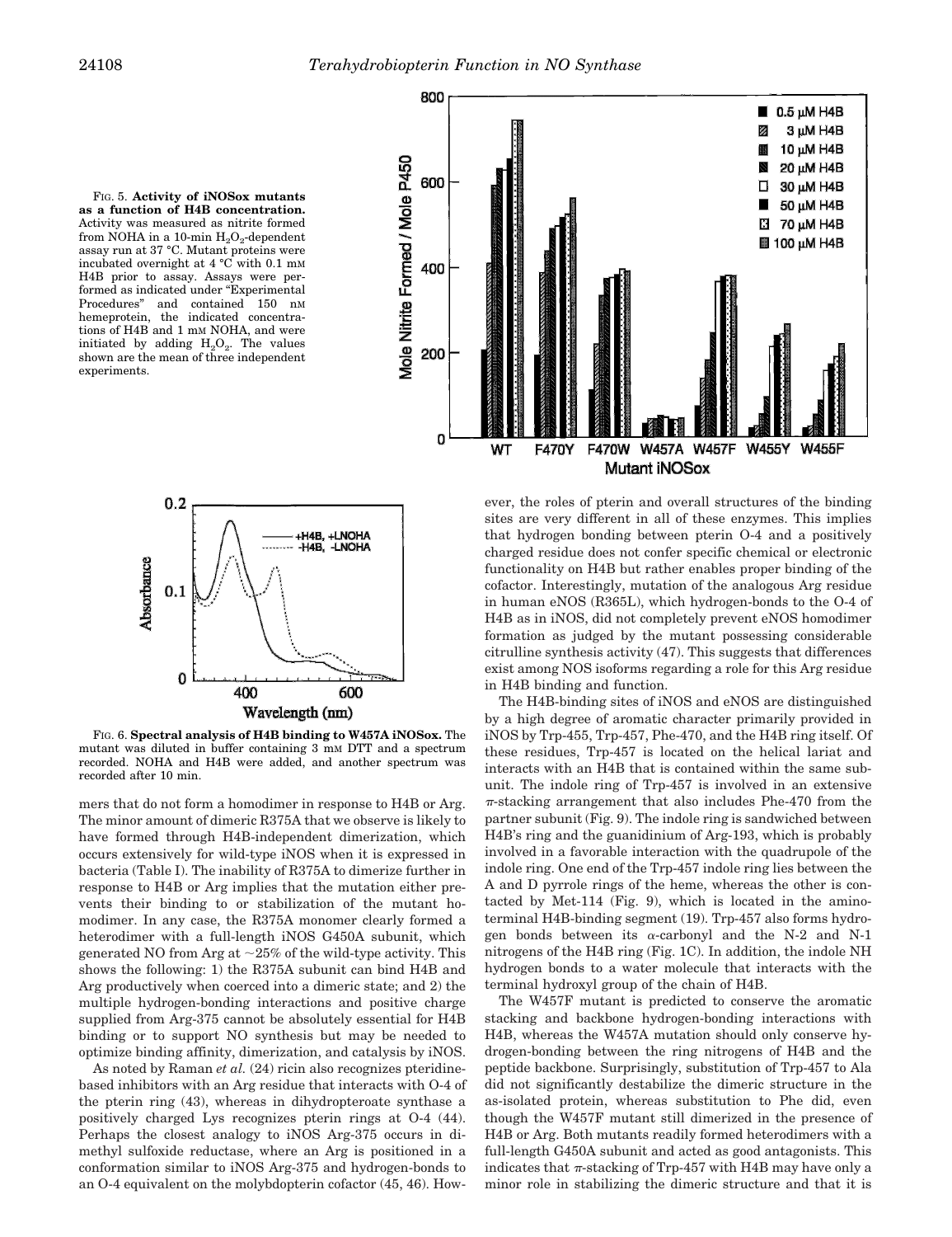(Hema

H4B

**ARG** 

FIG. 7. **G450A complementation and antagonism methods used to characterize iNOSox mutants.** In the complementation assay, wells contain different amounts of an iNOSox mutant monomer (denoted with a *star*) plus a constant amount of G450A monomer. Dimerization is promoted by incubation with H4B and Arg. Heterodimer NO synthesis is then assayed in the NADPH-driven Arg oxidation assay. As shown, electrons are transferred only to the heme of the mutant oxygenase subunit and not to the heme of the G450A subunit. The antagonism assay is carried out in an identical manner except that the wells also contain a constant amount of wild-type iNOSox monomer, which competes with the mutant iN-OSox monomer in forming a heterodimer with the G450A subunit.

10

8

6

Á

ģ

ń

10

b

2

 $\mathbf{0}$ 

10

ā

0.0

 $0.5$ 

Mutant INOSox (uM)

Mole Nitrite Formed / Mole G450A per min



Mutant iNOSox (uM)

**heterodimer complementation and antagonism assays.** *A, C,* and *E* are complementation studies done with the indicated mutants and with wild-type iN-OSox monomer (- - -) included for comparison. *B, D,* and *F* are antagonism studies done with the indicated mutants. All assays measured nitrite produced from Arg in a NADPH-driven reaction. The *solid line*s are computer-derived curves of best fit using the equation  $y = ax/(b + x)$  for complementation data, and the equations  $y = mx + b$  or  $y = ae^{-bx} + ce^{-dx} + f$  for antagonism data. See Fig. 7 and "Experimental Procedures" for additional details.

more detrimental structurally to replace Trp-457 with an aromatic of different size than to remove it completely. However, maintaining the stacking interaction may be critical for controlling heme environment and reactivity, as manifested by the inability of Arg to displace heme-bound imidazole in the W457A mutant and its lower rate of catalysis in both the H2O<sup>2</sup> -driven NOHA oxidation and heterodimer NO synthesis assays. Because our spectral results show that W457A was able to fully bind H4B and substrate under the conditions of the catalytic assay (see Fig. 6), we can conclude its diminished activities are not related to poor binding of substrate and cofactor. Likewise, its low activities cannot be explained by poor dimerization (see Table I). Thus, Trp-457 must have an important direct role that helps H4B to support NO synthesis. Possibilities to investigate include the effect of H4B on heme iron reduction (35), heme iron-oxy reactivity (32), and formation or stabilization of a heme-NO complex during steady-state NO synthesis (48, 49).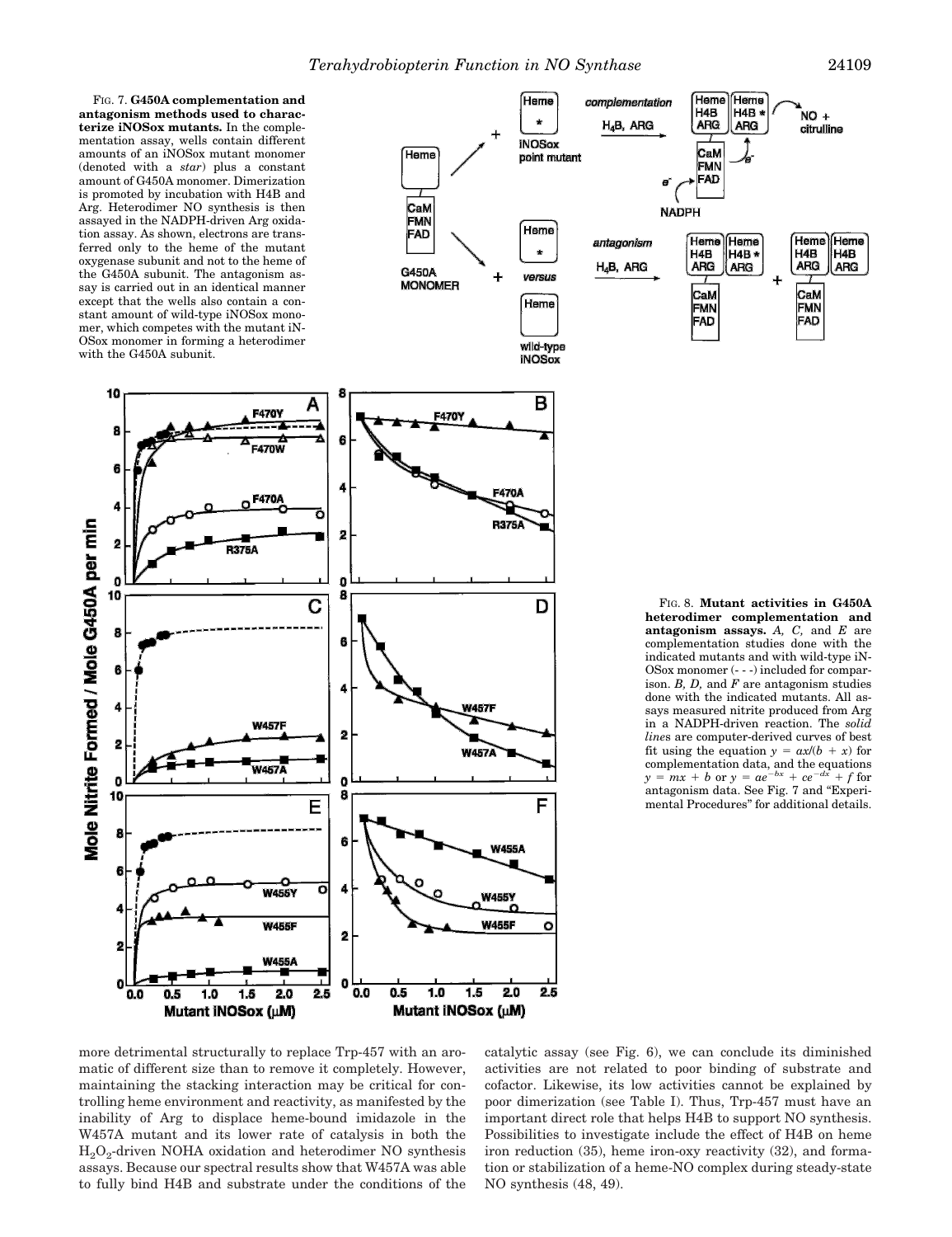W457F, which potentially preserves a stacking interaction with H4B, displayed relatively normal spectral properties although imidazole displacement by Arg was incomplete. This mutant's rate of NOHA oxidation in the  $\rm H_2O_2$ -driven assay was normal, but it was only 30% as active as wild-type in the heterodimer NO synthesis assay. This suggests aromatic substitution at Trp-457 does not alter heme catalytic activity in the simpler assay system, but maintaining Trp at position 457 is important for NO synthesis from Arg, which is a much more complex reaction.

Each H4B-binding site in NOS is comprised of residues supplied from both subunits. In addition, several structural interactions occur between the helical lariats of the two subunits that couple the H4B-binding sites together within the dimer interface (19). Phe-470 and Trp-455, which are positioned on the helical lariat, contact the H4B molecule that is bound in the adjacent subunit. In the crystal structure Phe-470 and Trp-455 stack against the H4B ring on the side opposite to Trp-457, with the Phe-470 ring tilted to complement the tetrahydropyrazine ring pucker and (6*R*)-dihydroxypropyl side chain projection (see Figs. 1*A* and 9). The backbone carbonyl of Phe-470 hydrogen-bonds with H4B side chain hydroxyl O-9 and the phenyl ring also contacts Ser-465 and His-471 of the same subunit. In addition, Phe-470 buries  $\sim$ 55-A<sup>2</sup> in the dimer interface by contacting Trp-455 and Pro-461 of the adjacent subunit. Phe-470 is further stabilized by a hydrogen bond between its peptide carbonyl and the indole nitrogen of Trp-455. Trp-

#### TABLE II

## *NO synthesis activities of various G450A mutant heterodimers*

NO synthesis activities were determined using the oxyhemoglobin spectrophotometric assay. Activity values represent nanomoles of NO produced per min per mg of G450A hemeprotein at 37 °C and are the mean of two measurements each.

| iNOSox subunit | Heterodimer-specific activity |  |  |  |  |
|----------------|-------------------------------|--|--|--|--|
| Wild type      | 477                           |  |  |  |  |
| <b>F470Y</b>   | 611                           |  |  |  |  |
| <b>F470W</b>   | 492                           |  |  |  |  |
| W455Y          | 325                           |  |  |  |  |
| W455F          | 196                           |  |  |  |  |
| F470A          | 65                            |  |  |  |  |
| <b>W455A</b>   | 46                            |  |  |  |  |
| W457A          | $<$ 10                        |  |  |  |  |
| <b>R375A</b>   | $<$ 10                        |  |  |  |  |

455 itself contacts the H4B side chain and stabilizes conformations for Ile-456 and Val-459 of the adjacent subunit. This residue buries  $70 \, \mathrm{A}^2$  in the dimer interface, primarily by stacking with its own symmetry mate (Trp-455) on the adjacent subunit. Thus, in addition to their H4B contacts, Phe-470 and Trp-455 have multiple interactions with residues from both subunits and are integral components of the dimer interface.

Aromatic substitution mutations of Phe-470 and Trp-455 altered dimer stability and substrate- or H4B-protein interactions to various degrees but never completely prevented dimer formation, binding of H4B and substrate, or NO synthesis. Only substitution at Trp-455 altered the iNOS heme environment as judged by an inability of Arg to displace heme-bound imidazole. Aromatic substitution at Phe-470 had either a minor or no effect on catalysis as measured in the  $\rm H_2O_2$ -driven NOHA oxidation or heterodimer NO synthesis assays, whereas aromatic substitution at Trp-455 decreased activity in both activity assays. Ala substitution at Phe-470 completely prevented homodimer formation, but this mutant still formed a heterodimer with a full-length G450A subunit which had significant NO synthesis activity. In contrast, Ala substitution at Trp-455 completely prevented homodimerization and almost completely prevented formation of the G450A heterodimer, in this way severely diminishing NO synthesis.

Together, our results suggest a proper stacking interaction between Phe-470 and H4B can be provided by other aromatic residues, and thus the precise interaction supplied by Phe-470 is not critical. In contrast, altering the stacking and protein hydrogen-bonding interactions of Trp-455 have a greater and broad effect on iNOS structure and catalysis that may involve both subunits of the iNOS dimer. Indeed, although it is clear that mutations of Phe-470 and Trp-455 should affect H4B binding or function in the opposite subunit, the extensive structural integration of the two H4B sites and participation of Trp-455 residues from both subunits in forming the dimer interface help explain why the W455F and W455Y heterodimers had lower rates of NO synthesis even when the mutations were located in the same subunit as the active heme.

Although Arg-375, Trp-455, Trp-457, and Phe-470 each appear important for H4B functions in iNOS, our results reveal that NO synthesis does not absolutely depend on preserving the individual identities of any of these four residues. Thus,



FIG. 9. **Interactions among the conserved aromatic residues that make up the H4B-binding site.** *Green* residues are provided by the same iNOSox subunit in which the H4B (*yellow*) is bound, and *orange* residues are provided by the partner subunit of the dimer.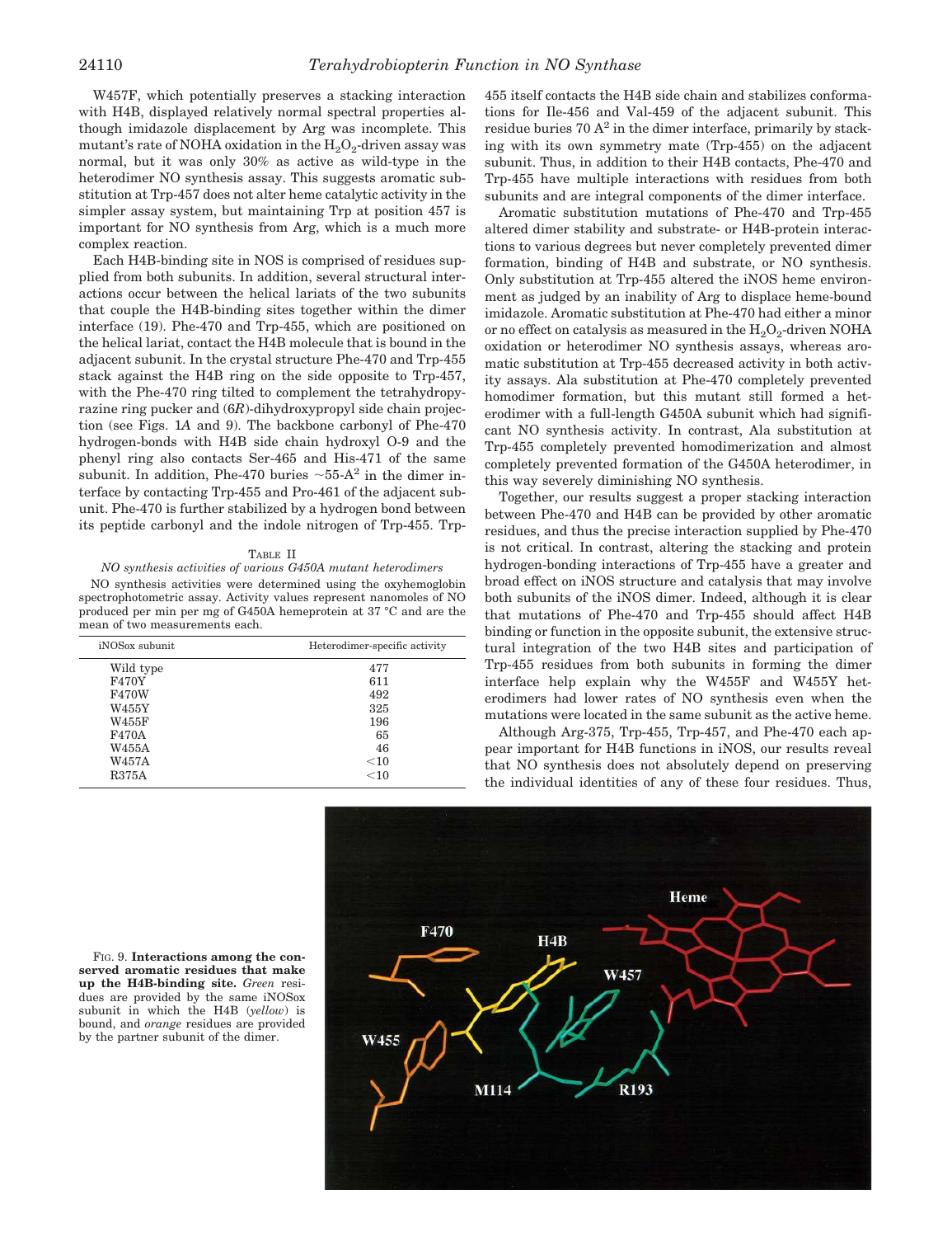

FIG. 10. **Possible oxygen activation pathways in iNOS.** An elec $tron (e-) provided by the iNOS reductase domain enables ferrous home$ to bind  $O<sub>2</sub>$  and form species I. Provision of a second electron enables formation of species II, which can cleave in a proton-assisted reaction to form species III, which is depicted as an iron-oxo heme cation radical.  $\rm H_2O_2$  can bind directly to form species II, eliminating a need for reductase domain electrons.

none of their functional group interactions with H4B or with other protein residues are absolutely critical. It is important to note that this conclusion could only be reached by virtue of heterodimer experiments, which allowed us to determine how mutations that completely prevented iNOS homodimer formation (most Ala mutants) affect iNOS catalysis in a dimeric setting.

A body of evidence suggests that many mutations limit or prevent iNOS NO synthesis primarily by limiting homodimer formation. Known mutations that completely prevent iNOS homodimer formation (and consequent NO synthesis) include certain amino-terminal deletion mutants (17), point mutants G450A and A453I (42), and three of the four Ala mutants described in the present report. In principle, this mechanism of inhibition also applies for any mutant that has a partial dimeric structure under a given experimental setting because H4B or Arg concentrations were insufficient for full dimer formation (16, 17). Our work shows that provision of sufficient H4B and Arg, and heterodimer experiments, can often circumvent dimerization defects and thereby allow study of how a given mutation effects NO synthesis by the dimer itself.

Three mutations described in this report (W457A, W455F, and W455Y) altered the iNOS heme environment as judged by an inability of Arg to displace imidazole bound to the heme. Similar effects on heme environment have also been reported for eNOS point mutants (47). For our iNOS mutants, the inability of substrate to displace bound imidazole could not be explained by poor dimerization or lack of Arg or H4B binding. The defect may also be ligand-specific, because in these same mutants Arg could fully displace DTT bound to the heme iron.<sup>5</sup> That mutations in the H4B-binding site can effect Arg-heme ligand interactions is consistent with the iNOS crystal structure that shows Arg binds directly over the heme and an extensive integration exists between the H4B and substratebinding sites (19). However, because the changes in substrateheme ligand interactions did not correlate well with loss of catalytic activity in the iNOS mutants, it is presently unclear how they relate to iNOS function.

Mutant activity as measured by the  $\rm H_2O_2$ -driven NOHA oxidation assay was usually affected to the same degree or in some cases was less sensitive to a given mutation than was heterodimer NO synthesis. This has potentially important implications. As shown in Fig. 10, the NOS heme is thought to activate oxygen in a stepwise manner with formation of three distinct iron-oxy species. Provision of  $H_2O_2$  to ferric NOS enables formation of heme iron-peroxy species II and potentially formation of the iron-oxo species III and, therefore, bypasses electron transfer and oxygen activation steps that normally occur during NADPH-driven NO synthesis (21, 32, 33). Thus, observing normal activity in the  $H_2O_2$ -driven assay implies that a given mutation does not effect formation or reactivity of species II (or potentially species III) toward NOHA. When such mutants display good heterodimer formation but slow het-

<sup>5</sup> S. Ghosh and D. J. Stuehr, unpublished results.

erodimer NO synthesis from Arg, the mutation must either slow the tempo of electron transfer to the heme, alter formation or reactivity of the iron-oxy species toward Arg, or stabilize the inactive heme-NO complex that forms during steady-state NO synthesis. Such changes could explain why aromatic substitution mutants W457F and W455F have slow heterodimer NO synthesis although the  $\pi$ -stacking and hydrogen-bonding interactions of the native residues are largely preserved. Perhaps these facets of catalysis, which are unique to NADPH-dependent NO synthesis from Arg, are more sensitive to the precise positioning or environment provided by these residues. Further work to understand these issues is underway in our laboratories.

It has been proposed that H4B may participate in NOS heme reduction by serving as an intermediate in the electron transfer pathway between the flavins and heme iron (24, 33). Under this circumstance, the quadrupole moments of the aromatic residues surrounding the cofactor might help stabilize an H4B cation radical species formed during an electron transfer event (24, 33). Mutation of aromatic residues contacting H4B could then be envisioned to down-regulate NO synthesis by destabilizing a pterin cation radical and thus modulating the ability of H4B to accept or donate flavin-derived electrons to the heme. Although our data do not formally rule out this possibility, we believe it is unlikely because flavin-dependent heme iron reduction still occurs in both iNOS and nNOS<sup>6</sup> in the absence of bound H4B (29, 35). Moreover, the rate of heme iron reduction in H4B-free iNOS is equal to or slightly faster than the rate in H4B-saturated iNOS (35). This at minimum shows that H4B is not required to achieve a normal rate of flavin-mediated heme iron reduction in NOS. Indeed, our previous data indicate that an essential role of H4B may be to modulate the reactivity of NOS heme iron-oxy complexes that form during NO synthesis (32). In addition, the heme edge in an iNOSox dimer is close to a surface that can interact directly with the reductase domain, whereas H4B is buried in the dimer interface (19) and could only obtain electrons from the reductase by an indirect transfer route.

Comparing all NOS primary sequences available in the data base reveals that the four residues mutated in this report are almost completely conserved across 26 NOS from a wide variety of life forms. The single exception is Trp-457 which in the great pond snail is an Arg (see Fig. 1*B*). Such strict conservation contrasts with our data showing some tolerance toward aromatic substitution with regard to NO synthesis. What selective pressure has maintained residue identities (beyond the fact that some aromatic substitutions would involve a double mutation of the codon) is unclear. Our current data suggest that dimer destabilization or some loss of H4B binding affinity caused by mutation might help maintain selective pressure *in vivo*. Studies that examine assembly and function of the H4B site mutants in whole cells should shed light on this issue.

*Acknowledgments—*We thank Pam Clark and Pam Mackowski for excellent technical support.

#### **REFERENCES**

- 1. Gross, S. S., and Wolin, M. S. (1995) *Annu. Rev. Physiol.* **57,** 737–769
- 2. Dawson, T. M., and Dawson, V. L. (1996) *Annu. Rev. Med.* **47,** 219–227
- 3. Nathan, C. (1997) *J. Clin. Invest.* **100,** 2417–2423
- 4. Mayer, B., and Werner, E. R. (1995) *Nauyn Schmiedeberg Arch. Pharmacol.* **351,** 453–458
- 5. Michel, T., and Feron, O. (1997) *J. Clin. Invest.* **100,** 2146–2152
- 6. Cho, H. J., Xie, Q. W., Calaycay, J., Mumford, R. A., Swiderek, K. M., Lee, T. D., and Nathan, C. (1992) *J. Exp. Med.* **176,** 599–604
- 7. Garcia-Cardena, G., Martasek, P., Masters, B. S. S., Skidd, P. M., Couet, J., Li, S., Lisanti, M. P., and Sessa, W. C. (1997) *J. Biol. Chem.* **272,** 25437–25440
- 8. Venema, R. C., Sayegh, H. S., Kent, J. D., and Harrison, D. G. (1996) *J. Biol.*

<sup>6</sup> In H4B-free iNOS, NADPH-dependent heme reduction requires that Arg or an Arg analog is bound, but this is not required in H4B-free nNOS (29, 35).